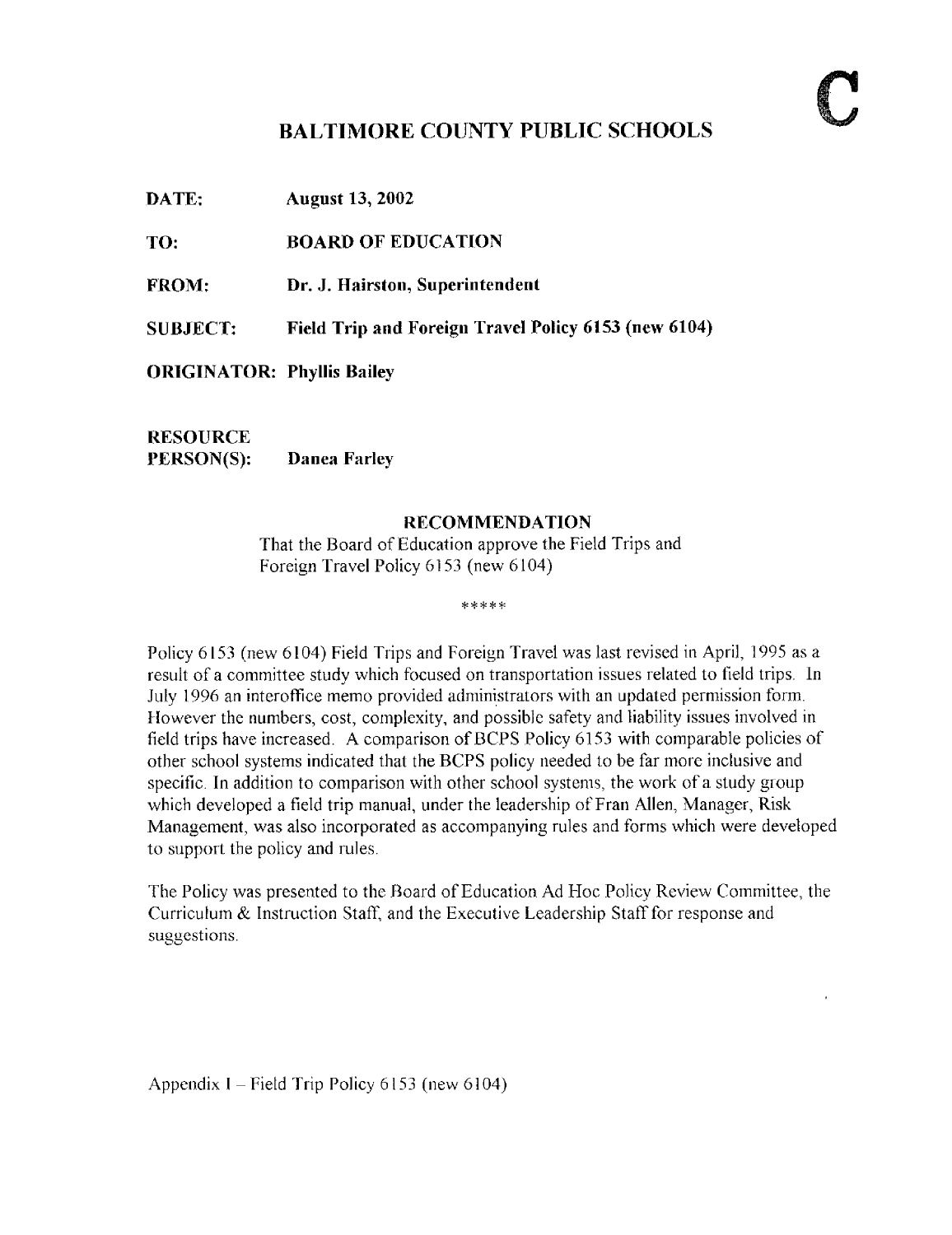APPENDIX <sup>I</sup>

[POLICY6153] POLICY 6104

Instruction

## FIELD TRIPS AND FOREIGN TRAVEL

The Board of Education recognizes the field trip as an integral part of the instructional program.

Field trips are most effective when they[:] DEMONSTRATE RECOGNITION OF STUDENTS' NEEDS, INTERESTS, AND ABILITIES AS EVIDENCED BY CAREFUL PLANNING; they SHALL BE DESIGNED TO support, [and] enhance, AND EXTEND, classroom instruction and curriculum at all levels; AND they SHALL capitalize on [community] resources including historic sites, museums, and cultural exhibits, expandING students' horizons beyond the immediate community. WHEN PARTICIPATING IN FIELD TRIPS, STUDENTS HAVE THE OPPORTUNITY TO develop and foster skills in real world settings AS WELL AS TO apply information learned in an academic setting to <sup>a</sup> practical setting. AS AN OUTGROWTH OF PARTICIPATION IN FIELD TRIPS, STUDENTS SHALL ENGAGE IN REFLECTION AND MEANINGFUL FOLLOW-UP.

FIELD TRIPS SHALL BE AVAILABLE TO ALL BALTIMORE COUNTY PUBLIC SCHOOL STUDENTS AS PART OF A PLANNED PROGRAM CLEARLY ALIGNED TO AND A LOGICAL OUTGROWTH OF THE ESSENTIAL CURRICULUM. ENRICHMENT THROUGH FIELD TRIPS IS NOT INTENDED TO SUPPLANT THIS ESSENTIAL CURRICULUM. WHILE FIELD TRIPS SERVE AS ONE MEANS FOR BROADENING STUDENT EXPERIENCES THE SAFETY AND SECURITY OF THE STUDENTS, AS WELL AS THE APPROPRIATE USE OF INSTRUCTIONAL TIME AND PERSONNEL, ARE FOREMOST IN IMPORTANCE. WHILE ON AN APPROVED FIELD TRIP, PARTICIPATING STUDENTS ARE EXPECTED TO ADHERE TO BEHAVIOR EXPECTATIONS OUTLINED IN BOARD POLICY 5550, STUDENTS: CONDUCT, DISRUPTIVE BEHAVIOR AND BOARD POLICY 5560, STUDENTS: CONDUCT, SUSPENSION OR EXPLOSION.

.THE BOARD OF EDUCATION FURTHER RECOGNIZES THAT SECONDARY STUDENTS MAY DESIRE TO PARTICIPATE IN FOREIGN TRAVEL PROGRAMS WHICH PROVIDE A UNIQUE OPPORTUNITY FOR STUDENTS TO BROADEN THEIR KNOWLEDGE OF OTHER CULTURES 1T IS THE EXPECTATION OF THE BOARD OF EDUCATION THAT THE STAFF SHALL CONSIDER THE SAFETY AND SECURITY OF STUDENTS IN PLANNING AND GRANTING APPROVAL FOR FOREIGN TRAVEL. FURTHER, THE STAFF SHALL INFORM THE SUPERINTENDENT OF THE FOREIGN TRAVEL PROGRAMS OPERATING IN THE BALTIMORE COUNTY PUBLIC SCHOOLS